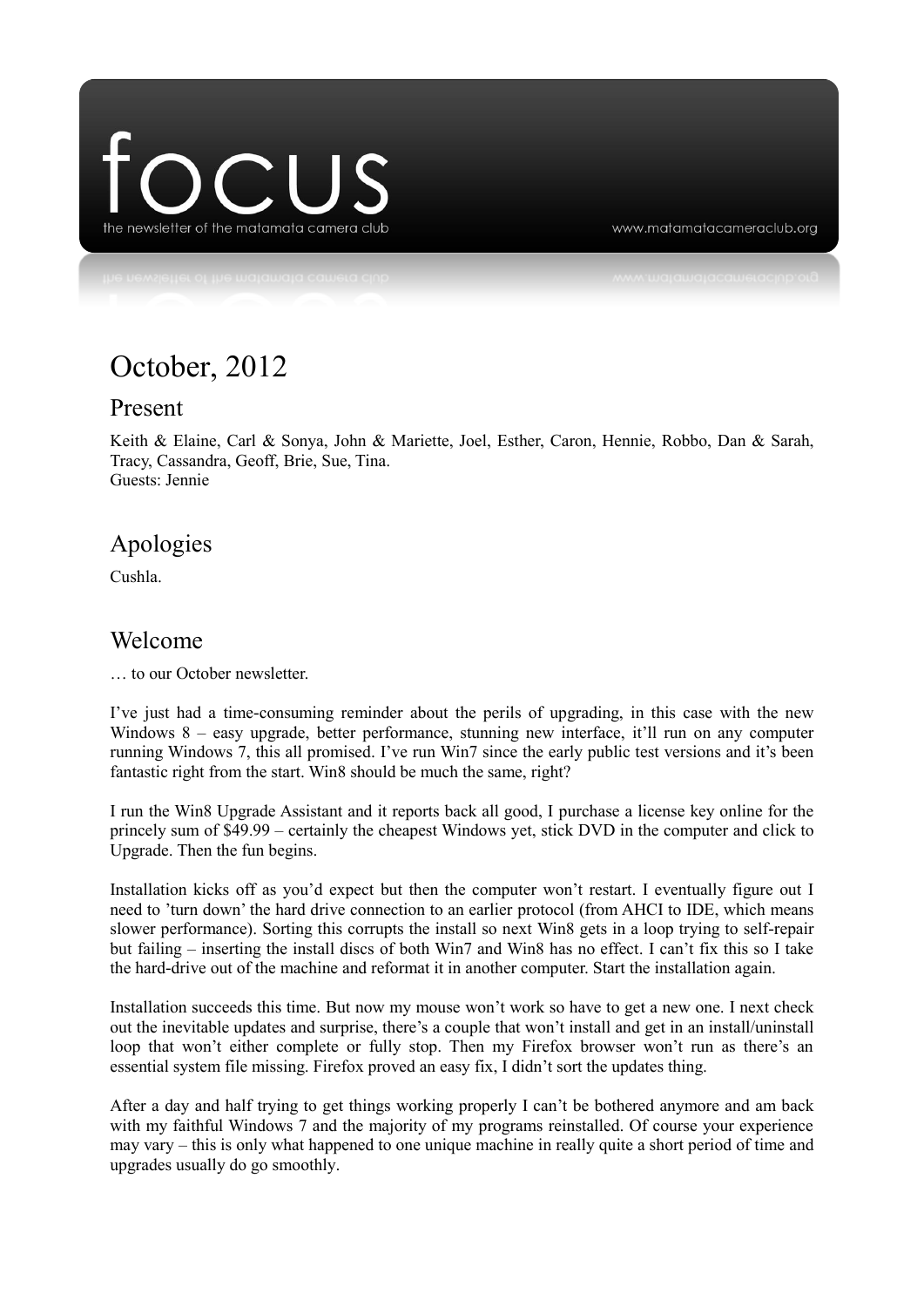This isn't a dig at Win8 at all - my work laptop upgraded quickly, with not a single issue and seems to run even better than with Win7 – so that gives an entirely different perspective. We do need an occasional reminder that anytime you upgrade something there's always the potential for incompatibilities that's going to mess up your day no matter what system you run. The most important thing when upgrading anything (Apple and Android included as I have seen an iPhone upgrade get messed up recently too!) is to have a backup plan to recover your system, and have all your important data backed up.

I did have a good look at the new Windows. The initial interface is quite different to previous versions – very much designed for tablet  $\&$  touch devices, social media and casual use with slick full-screen apps. It takes a few days to get used to how it works but it does work well. Underneath is still very much the Windows that you're used to just with a new colour scheme. And if you really don't like the 'Metro' start screen there's a bunch of small programs that will put the traditional start menu back on Win8 and restore the familiar way of working.

*Carl.*

## AGM

The November meeting is our AGM. It's time to choose a new committee and plan our direction for the next year.

All the committee positions are up for re-election. We like to have some fresh faces in the committee at least every couple of years as it helps keep new ideas coming in keeping the club fresh and enjoyable to come to. If you can spare a few hours each month then please let Keith know you would be available to help out.

We will also discuss what we want to change or incorporate into the club for next year. If you have any ideas or suggests for the club moving into 2013, please let Keith know prior to the meeting and we'll add them to the agenda for discussion.

One item that has come up already is a request from the PSNZ to run a regional event late next year.

# Fun Workshop Next Meeting

Dan has organised an activity for the November meeting. We don't know what it is yet but does involve your camera – a compact will be sufficient so please make sure you bring one with you.

# End Of Year

The end of club year is rapidly approaching us. Next month is the AGM, December is the Xmas do.

As has become traditional, we will be having an end of year dinner at a member's residence. This will be pot-luck style, plus we'll have the formalities of the Print Of the Year, Theme project, prize-giving for Theme points winner, Open points winner and Photographer Of The Year.

So, time to prepare your Print Of The Year, and a theme for December. The end of year theme is a set of 6 or more related images, of a theme of your choice, creatively presented. The best theme will be chosen on the night by a popular vote with a prize each for Best Theme (best set of images) and Most Creative (based more on the presentation).

No venue has been set yet so if you are able to host the club for an evening, please let Keith know. We'll have more end-of-year info next meeting.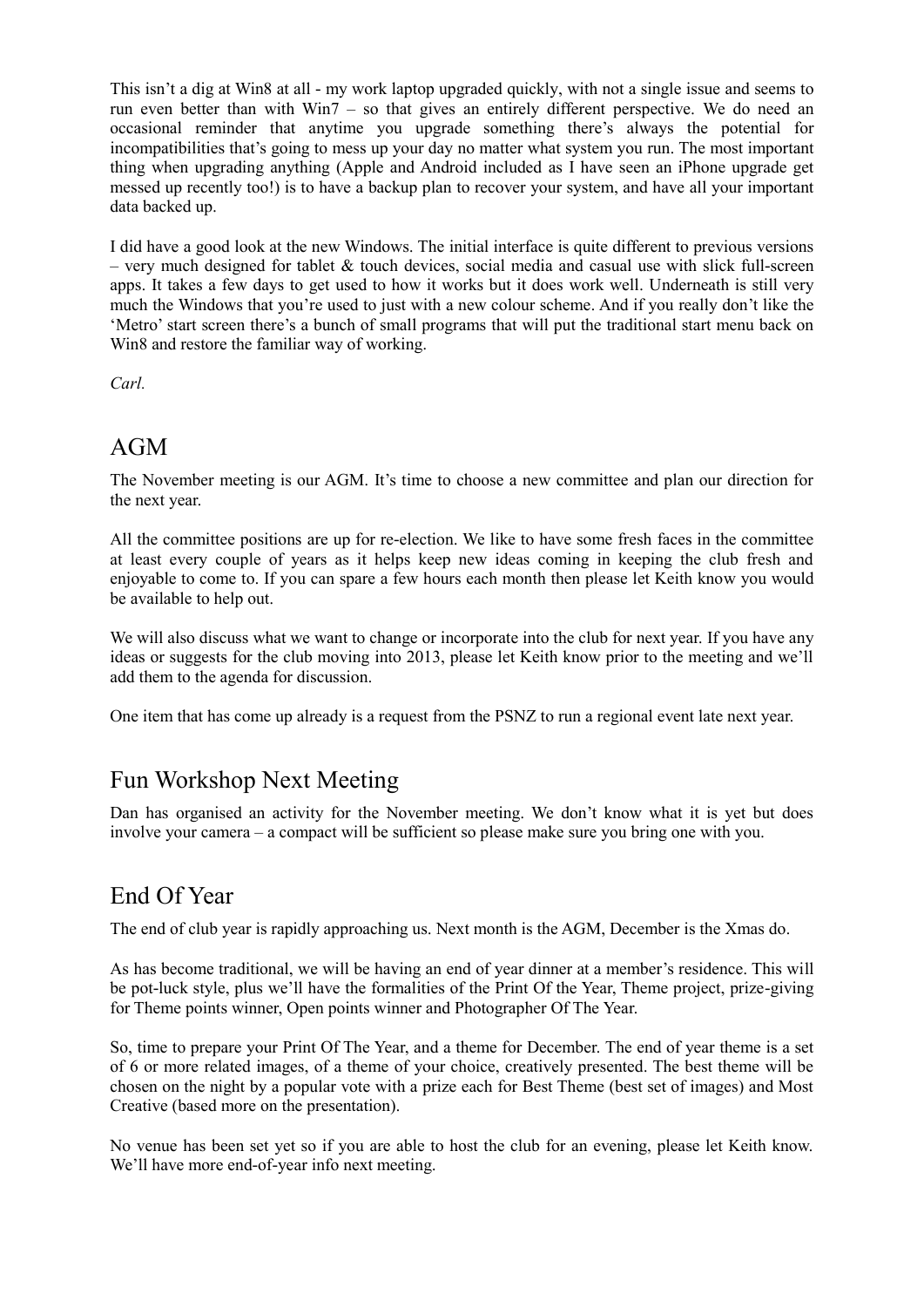# Exposure Explained

Please go here and read the full article – it's worth it! <http://www.exposureguide.com/exposure.htm>



### Events

02-04 Nov - Showjumping Waikato 3 Star World Cup Qualifier. Waipa Equestrian Centre, Kihikihi. 04 Nov – A Gathering Of Scarecrows. Kitchen Garden at Hamilton Gardens. 10-11 Nov – Armistice in Cambridge [www.armisticeincambridge.co.nz](http://www.armisticeincambridge.co.nz/)

02 Dec – Hamilton East Heritage Festival. Celebrating the history  $\&$  heritage of Hamilton East. At Steele Park.<http://www.whatsonhamilton.co.nz/eventlisting.aspx?id=5544>

# Around The Web

Postcards From America <http://postcardsfromamerica.tumblr.com/> Todd Hido <http://www.toddhido.com/> Fix Windows 8 Annoyances [http://lifehacker.com/5955755/how-to-fix-windows-8s-biggest-annoyances-and-make](http://lifehacker.com/5955755/how-to-fix-windows-8s-biggest-annoyances-and-make-it-more-like-windows-7)[it-more-like-windows-7](http://lifehacker.com/5955755/how-to-fix-windows-8s-biggest-annoyances-and-make-it-more-like-windows-7)

#### <http://www.howtogeek.com/127699/6-start-menu-replacements-for-windows-8/>

# Correspondence

Correspondence is being emailed out to members as it arrives.